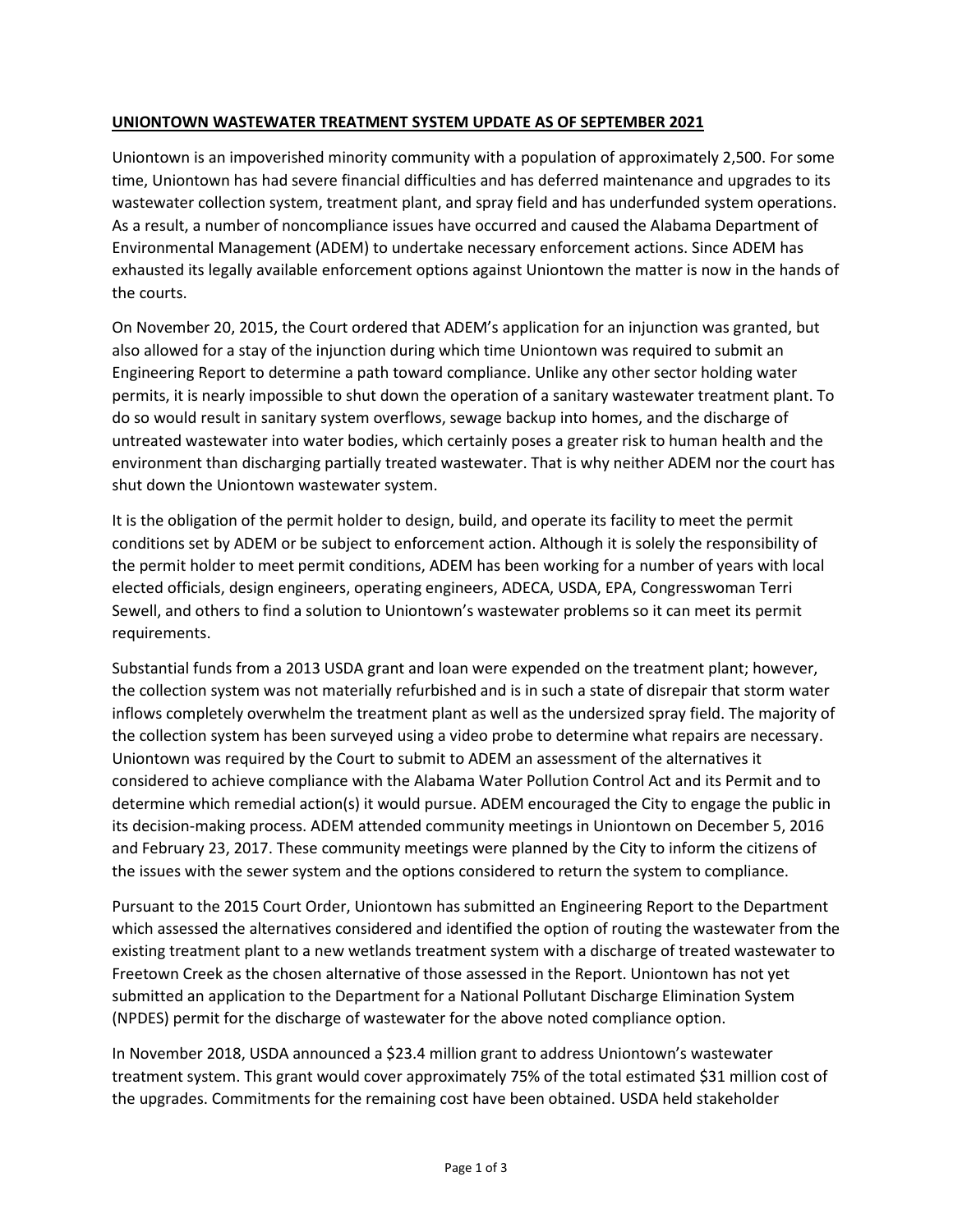meetings in November 2018, October 2019, and February 3, 2021 regarding the Uniontown wastewater system. USDA has indicated that future stakeholder meetings are planned to share information and obtain stakeholder views. The USDA funding was conditioned upon, among other things, the utilities being controlled and operated independent from the city.

The Water Works and Sewer Board of the City of Uniontown was officially formed on April 30, 2019 to oversee the management of the water and wastewater systems in Uniontown. It is the Department's understanding that the Board is focusing on the collection system repair work and will then assess options of wastewater treatment or transfer for treatment, rather than relying on the compliance alternative identified in the above noted Engineering Report.

Although the process has been painfully slow, progress is continuing. Regular updates are provided to the Court and ADEM. Updates to the 4th Judicial Circuit Court took place on August 24, 2016, January 12, 2017, June 21, 2017, October 10, 2017, April 12, 2018, September 13, 2018, and January 7, 2019.

During February 2018 to May 2018, Uniontown reported increased and more significant unpermitted discharges of wastewater from the spray field and additional overflows at the treatment lagoon. These chronic issues appeared to be increasing in number, volume, frequency, and severity. ADEM requested Uniontown give these matters immediate attention and take corrective measures to minimize and mitigate increased overflows and the risk of catastrophic failures of the system. Additionally, ADEM requested that Uniontown be vigilant in ensuring that any notifiable sanitary sewer overflows are noticed to the public so that the public can avoid contact with affected areas as necessary.

On June 5, 2018, the Courts granted Uniontown's Motion to Perform All Necessary Work to Avoid Catastrophic Breaches and ordered the City to perform all necessary work at the wastewater collection and treatment system, treatment lagoons, and spray field in order to avoid, reduce and prevent future catastrophic breaches. On November 29, 2018, Uniontown informed ADEM that emergency overflow pipes had been installed at the treatment lagoons and spray field. Uniontown indicated that the overflow pipes should protect the treatment lagoon dams from breeching and prevent a major failure of the spray field berm.

On April 11, 2019, Black Warrior Riverkeeper, Inc. and Black Belt Citizens Fighting for Health and Justice filed a motion in the Circuit Court of Perry County to intervene in the 2012 action. On October 1, 2019, a landowner also filed a motion to intervene in the 2012 action. A hearing was held on these motions on February 7, 2020, and the matter is under submission.

On April 21, 2021, ADEM filed a Petition Seeking a Finding of Contempt against the City of Uniontown for failure to comply with the 2015 Court Order. A hearing was held on May 18, 2021. The Court granted ADEM's Petition on May 22 and ordered the City to submit the required paperwork to transfer the NPDES permit from the City to the Board.

NPDES Permit AL0063657 was transferred from the City of Uniontown to the Waterworks and Sewer Board of the City of Uniontown on May 26, 2021.

ADEM has played an active role participating in discussions with stakeholders regarding funding solutions and treatment/disposal options including meeting with federal representatives, concerned Uniontown citizens, and the USDA. ADEM will continue to engage stakeholders and assist Uniontown in bringing resolution to this matter.